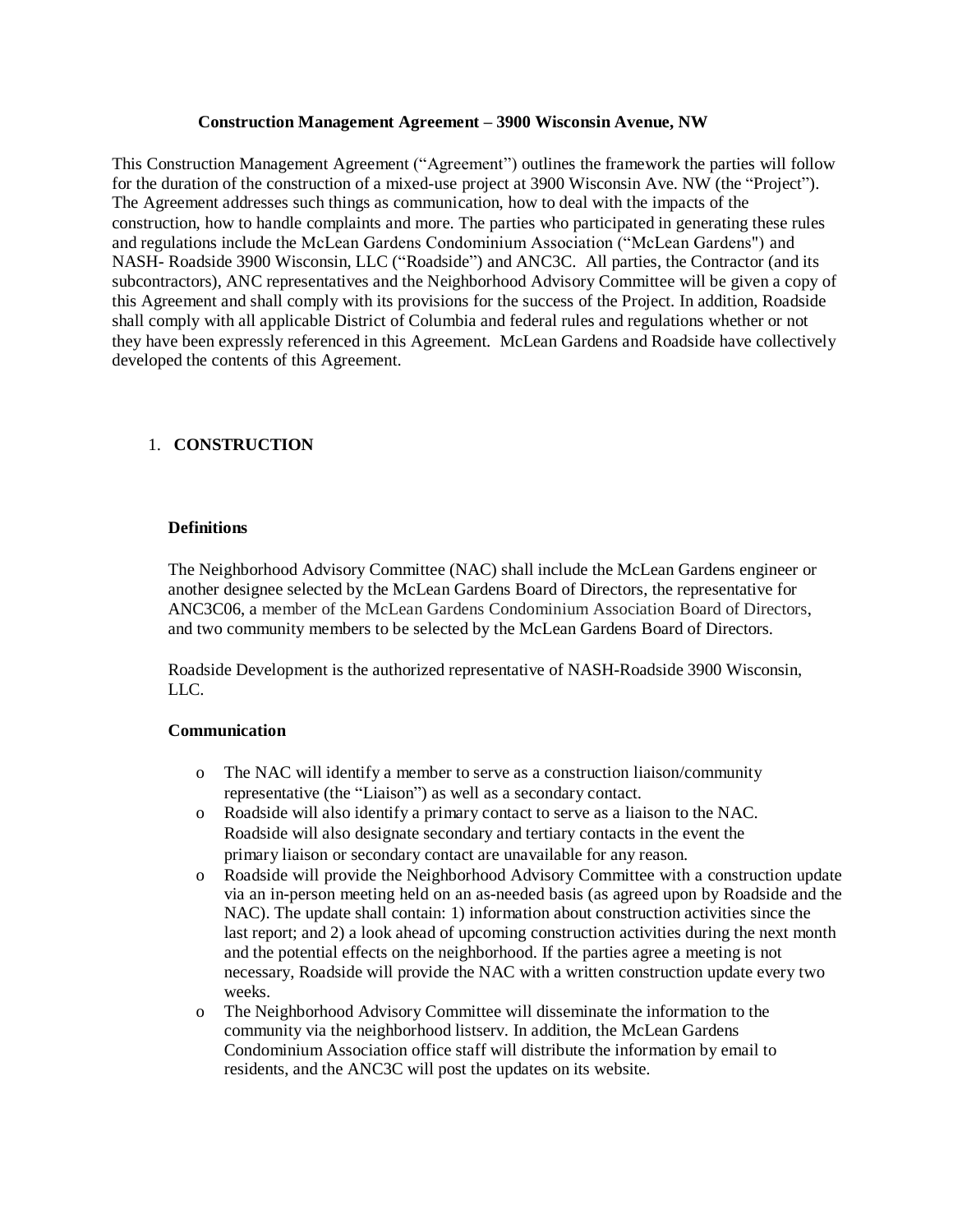- o Roadside will maintain construction fencing around the property, which will contain information regarding how and where to find project updates (website address, contact information, etc.)
- o The meeting schedule for the Roadside/NAC meetings will be shared with the community through joint Roadside– Neighborhood Advisory Committee communications.
- o If any additional material construction activities not included in the above-mentioned reports are required that may affect McLean Gardens, Roadside will communicate those to the Neighborhood Advisory Committee Liaison and the ANC3C06 representative within 48 hours of learning about them.
- o Roadside shall maintain a project page section on its 3900 Wisconsin website with a description of the project, a schedule, and any additional information important to the neighborhood about construction activities.
- o All complaints/concerns during construction shall be consolidated by the NAC Liaison and directed to the Roadside representative by the NAC Liaison.
- o McLean Gardens shall create a group email address for the NAC. Residents with complaints should send details of the complaint to that email address or call the McLean Gardens office: (202) 966-9780. The office staff shall notify the NAC liaison.
- o The NAC liaison shall communicate all complaints to Roadside.
- o Roadside shall be reasonably accessible during business hours via email or cell. For emergencies, such as loss of property or safety issues, Roadside shall be reasonably accessible at any time via email or cell.
- o If Roadside receives a complaint from the neighborhood, Roadside will alert the NAC.
- o Roadside shall report immediately all emergency matters that have a material impact on the neighborhood to the Neighborhood Advisory Committee Liaison and the ANC3C06 representative. A material impact is one that affects health, safety or property.

# **Work Hours**

- o Construction is allowed when permitted by D.C. regulations, which allows for construction from 7 a.m. to 7 p.m. Monday-Saturday. There will be no construction deliveries outside the construction hours allowed by D.C. regulations. On Saturday, work hours shall be permitted as follows:
	- 1. All above grade exterior work, except demolition, may commence at 7 a.m. on the portion of the property that is north of the line that generally follows the south face of the existing building to remain and the north face of the new buildings to be constructed along the shared property line with McLean Gardens (see attached Exhibit A);
	- 2. All exterior demolition work and excavation on all portions of the property may commence no earlier than 8 a.m.;
	- 3. All below grade work that is not related to excavation, pouring of concrete and work inside enclosed spaces on all portions of the property may commence at 7 a.m.

## **Parking**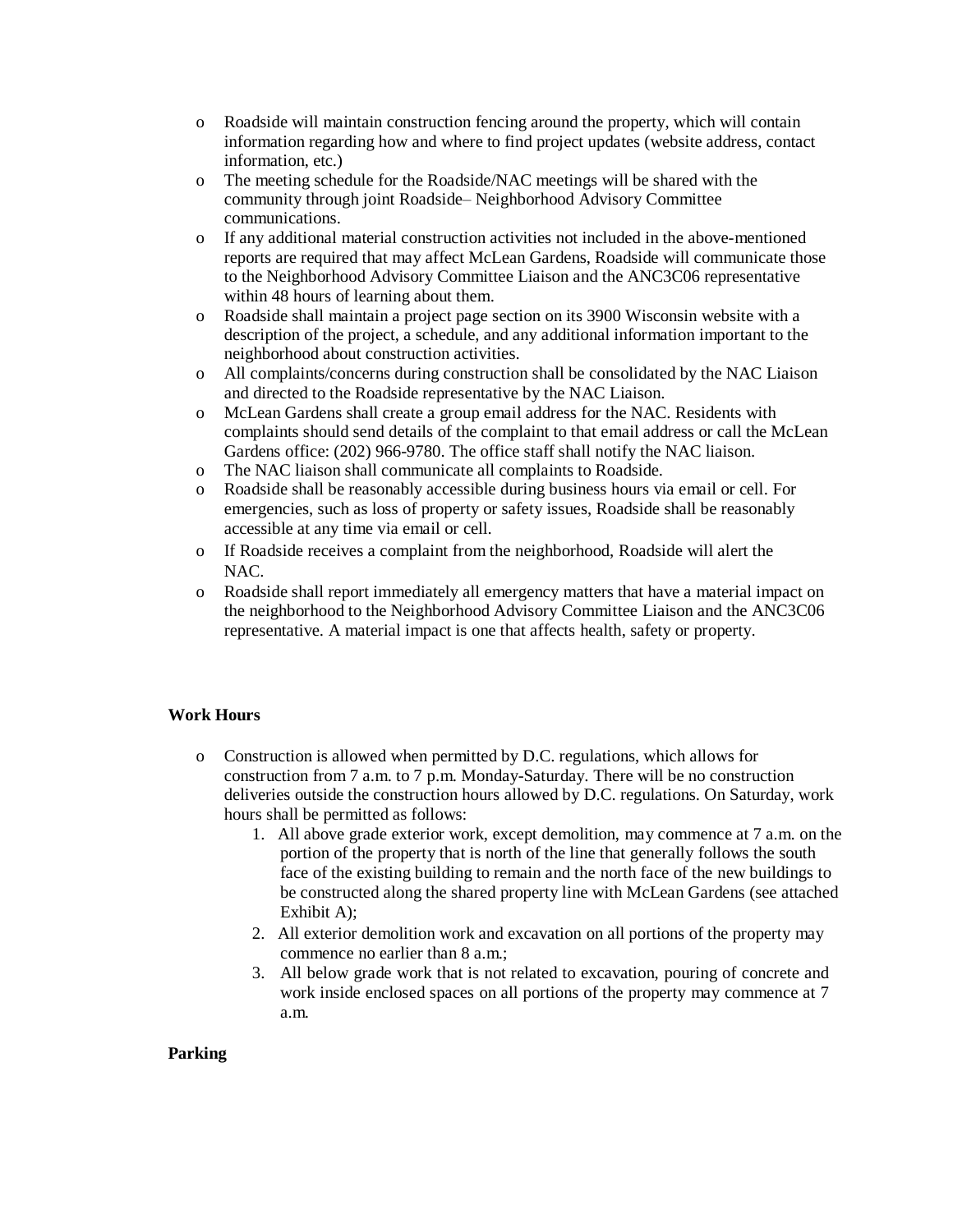- o Contractors and subcontractors working on the project shall not be allowed to park their vehicles in the neighborhood. Roadside shall enforce this restriction to the extent practicable. Contractors will park company vehicles on site if construction allows. Once the garage is operational, Roadside will make such garage available for contractor parking as space permits, except that once the garage is open to the public such parking shall be available in a dedicated area as permits subject to standard garage fees.
- o If there is not enough space in the parking garage for contractors once the garage is open to the public, then Roadside and its contractors will seek alternative nearby parking to the extent that is available.
- o All construction and delivery vehicles will come through Wisconsin Avenue site accesspoints without exception.

## **Traffic**

- o Construction vehicles shall not travel through the neighborhood to get to the site.
- o Construction-related vehicles shall not stage at the construction site before 7 a.m. except that Roadside will establish a staging zone on the northern access road of the site where such staging will be permitted.
- o Roadside shall coordinate with the District Department of Transportation (DDOT) and Upton Street Associates, LLC to the extent possible.
- o Flagmen shall be provided to facilitate traffic and the safe arrival and departure of construction vehicles.
- o All loads on dump trucks shall be covered, and all excavation, concrete and dump trucks will be cleaned as necessary before leaving the site to minimize any gravel or dirt from leaving the construction site.
- o Pedestrian movement on the sidewalks surrounding the construction area shall be maintained and Roadside shall abide by all District of Columbia rules and regulations regarding maintaining safe accommodations for pedestrians and bicyclists.
- $\overline{O}$  The 39<sup>th</sup> Street entrance to the property shall be gated and remain locked except in the event of an emergency.
- o Roadside shall develop a Traffic Management Plan in coordination with DDOT that shall be shared with ANC 3C and the McLean Gardens Condominium Association. ANC3C, the McLean Gardens Condominium Association and Roadside shall post the plan on their websites.

#### **Site Management**

- o Roadside shall provide a safe, secure and efficient site with controlled access.
- o Roadside shall be required to provide wheel washing stations on site to prevent the accumulation of dirt and other refuse on the streets surrounding the Project site.
- o Roadside shall use industry standard means and methods to control dust during construction.
- o All sidewalks adjacent to the site for the duration of the Project shall be maintained except for temporary closures during public space work.
- o All construction materials and equipment, including construction storage, trailers, and dumpsters, shall be secured nightly on the site with construction fencing.
- o Roadside shall lock all motorized equipment and vehicles, stack any building materials (i.e., brick, lumber, etc.), and comply with the D.C. approved erosion and sediment control plan daily.

#### **Cleanliness**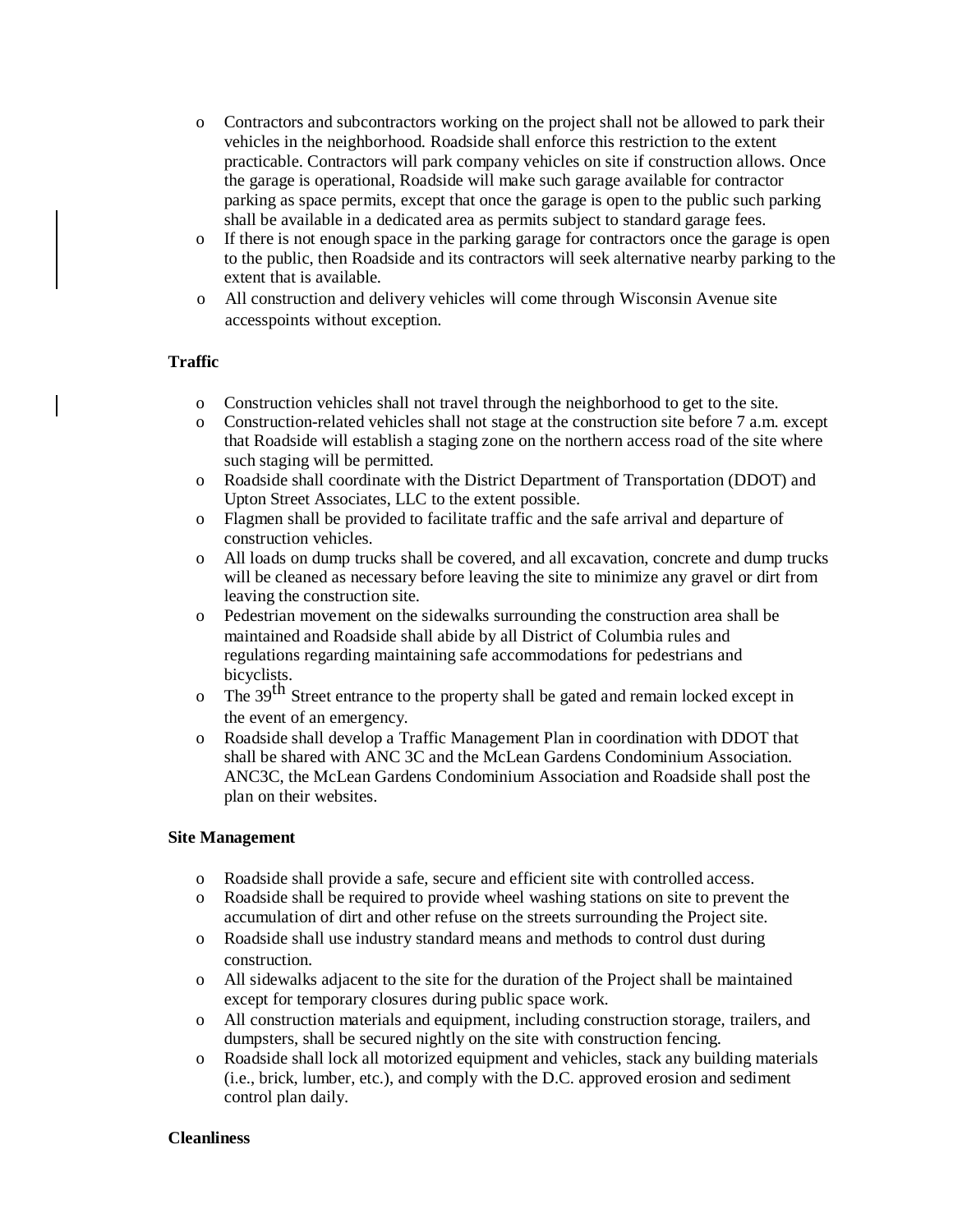- o Roadside shall require cleaning of rubbish, open dumpsters, and food and drink containers that have been secured in closed trash bins (if any), and construction debris during the normal construction workday and any other periods of work.
- o Roadside shall locate portable toilets away and out of sight from immediate neighbors. Portable toilets shall be serviced regularly, not less than each week, during approved construction hours**.**
- o Trucks carrying debris, excavation materials, or fill will meet all DDOT requirements.
- o Removal and replacement of dumpsters shall occur regularly and only during approved construction hours. Once the garage is operational, dumpster service from inside the garage may occur outside the hours of construction, but not between the hours of 11 p.m. and 4 a.m.
- o Roadside shall ensure that any streets immediately adjacent to the construction site that serve as construction routes are kept clean of dirt and any trash and debris resulting from construction activities.
- o Roadside shall require the implementation of a mutually agreeable rodent control plan for the project site which shall include a rodent inspection prior to the start of demolition activities, preventive measures as well as on-call removal services.
- o Roadside shall meet all DOEE erosion and sediment control standards per the approved plan.

## **Noise**

Roadside will abide by the D.C. Noise Control Act, which sets maximum noise levels for construction activities. Roadside will employ noise mitigation measures such as the drilling of pile foundations rather than driving piles, limiting work hours for certain construction activities on weekends, restricting construction vehicle access to Wisconsin Avenue, and staging away from the shared property line.

## **Light Pollution**

Roadside shall ensure that light from the construction site will not shine directly into McLean Gardens residents' windows. Any lighting – such as nighttime security lighting – will be directed away from the neighborhood.

## **Hazardous Materials/Blasting**

- o Roadside shall install settlement and crack monitoring sensors in McLean Gardens buildings 1-6 (3801, 3807, 3815, 3823, 3831, 3839, 3847, 3855, 3863, 3871, 3879, 3887 and 3895 Rodman Street NW, and 3801, 3811, 3821, 3800, 3810, 3820, 3830, 3840 and 3850 39<sup>th</sup> St. NW) prior to demolition and other construction related activities that may cause movement, cracking, settlement or seismic activity. In addition to settlement and crack monitoring sensors, Roadside shall also install vibration monitors in up to three mutually agreed to locations along the property line.
- o Roadside will coordinate with the McLean Gardens Operations Manager to establish reporting thresholds and a reporting schedule for settlement and crack monitoring sensor results. The reports will be prepared by Roadside's engineering consultant and will contain recorded data benchmarked against the established reporting thresholds.
- o Roadside shall conduct preconstruction surveys of structures and improvements to determine the condition of the McLean Gardens buildings 1-6 before demolition begins so that Roadside may monitor them for any settlement/cracking/movement during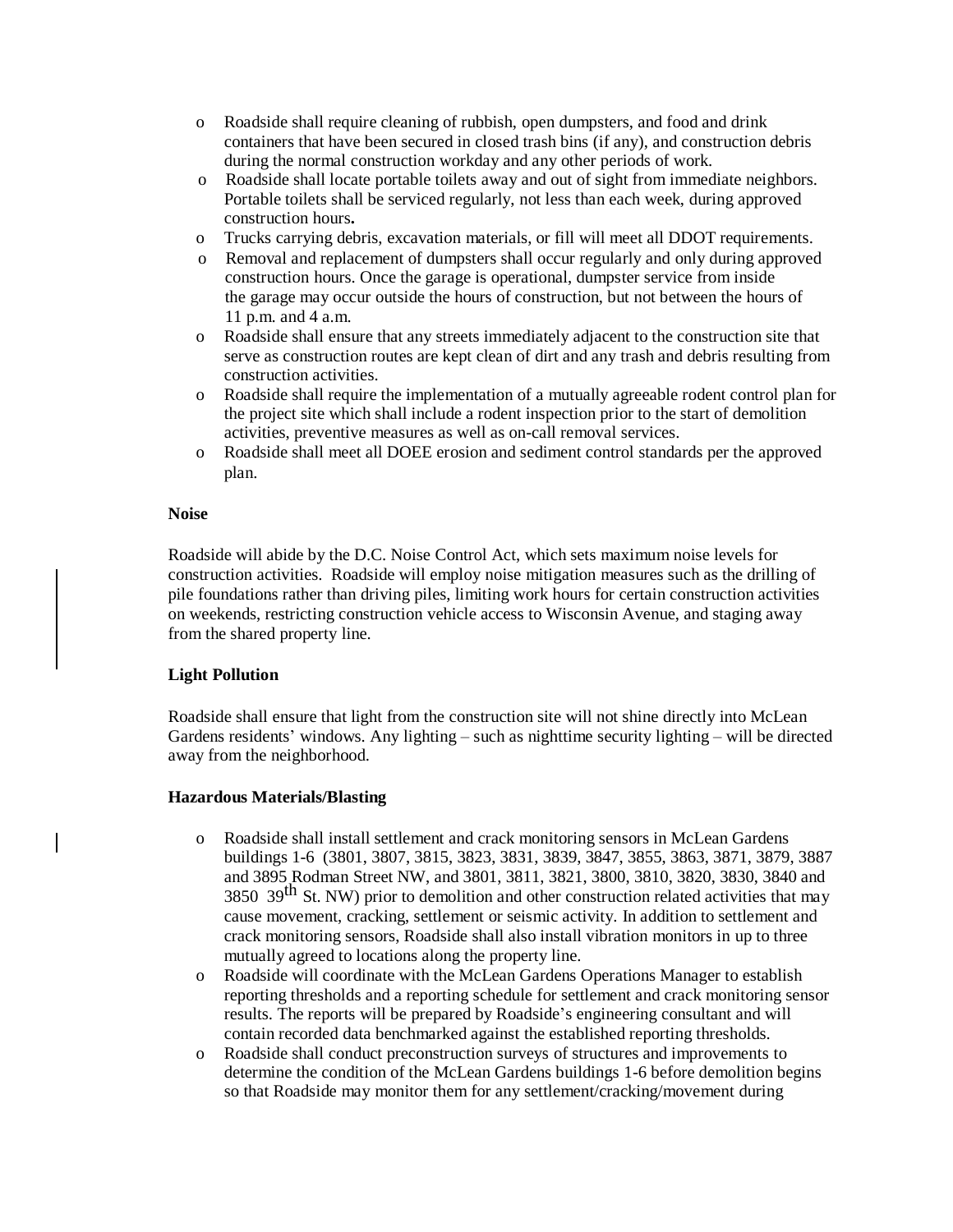construction as provided above. Roadside shall share with McLean Gardens Condominium Association and the NAC the survey results.

- o Individual unit owners in buildings 1-6 may also elect and are encouraged to allow Roadside to conduct a preconstruction survey of unit interiors so that Roadside may monitor them for any settlement/cracking/other damage during construction.
- o Roadside shall keep detailed records documenting work done to ensure compliance with all laws.
- o If hazardous or toxic materials, including underground storage tanks, are identified and need to be abated or removed, removal and resident notification – shall be conducted in compliance with a D.C. Department of Energy and Environment-approved Corrective Action Plan and other applicable DOEE rules and regulations.
- o Upon request by the NAC, Roadside will share quarterly reports filed with DOEE in connection with any open Leaking Underground Storage Tank (LUST) case to the extent that sharing same is not prohibited by any agreement to which Roadside may be a party.
- o If any hazardous or toxic substances are used in conjunction with construction work, other than those typical of construction activity (i.e., gasoline, diesel, propane, etc.), such substances shall be used only if they can be used safely and in compliance with all applicable federal and D.C. laws.
- o Although Roadside has no plans to do blasting, should blasting be required during the construction project, Roadside shall notify the Neighborhood Advisory Committee and the ANC3C06 representative at least 48 hours before the commencement of blasting activities. Roadside also shall provide written notification via door-to-door fliers to residents who live in buildings within 200 feet of the property. In no event shall blasting activities occur on a Saturday.
- o Roadside shall give at least 72 hours' notice to the ANC3C06 representative and the Neighborhood Advisory Committee before commencement of pile-driving activities, if any.

## **DAMAGE CLAIMS**

- o If the McLean Gardens buildings, surface improvements or resident vehicles parked on McLean Gardens property sustain any damage as a result of Roadside's demolition or construction activities, Roadside shall pay for all associated repair costs.
- o If the buildings cannot be occupied during repairs for damage resulting as provided in the immediately preceding sentence, Roadside shall compensate the neighbors for the reasonable costs of alternative lodging and reasonable per diems.
- o If there is a claim for damage, the damaged party shall report such damage to Roadside. Within 10 days, Roadside, Roadside's contractor and the damaged party shall meet to resolve in good faith any such damage claim and complete a plan of action to remediate such damage. The plan of action shall include the timeframes for repair and designate the party responsible for such repair. If and to the extent the parties cannot agree on the plan of action, then the parties shall seek the opinion of an independent third party.

#### **ENFORCEMENT**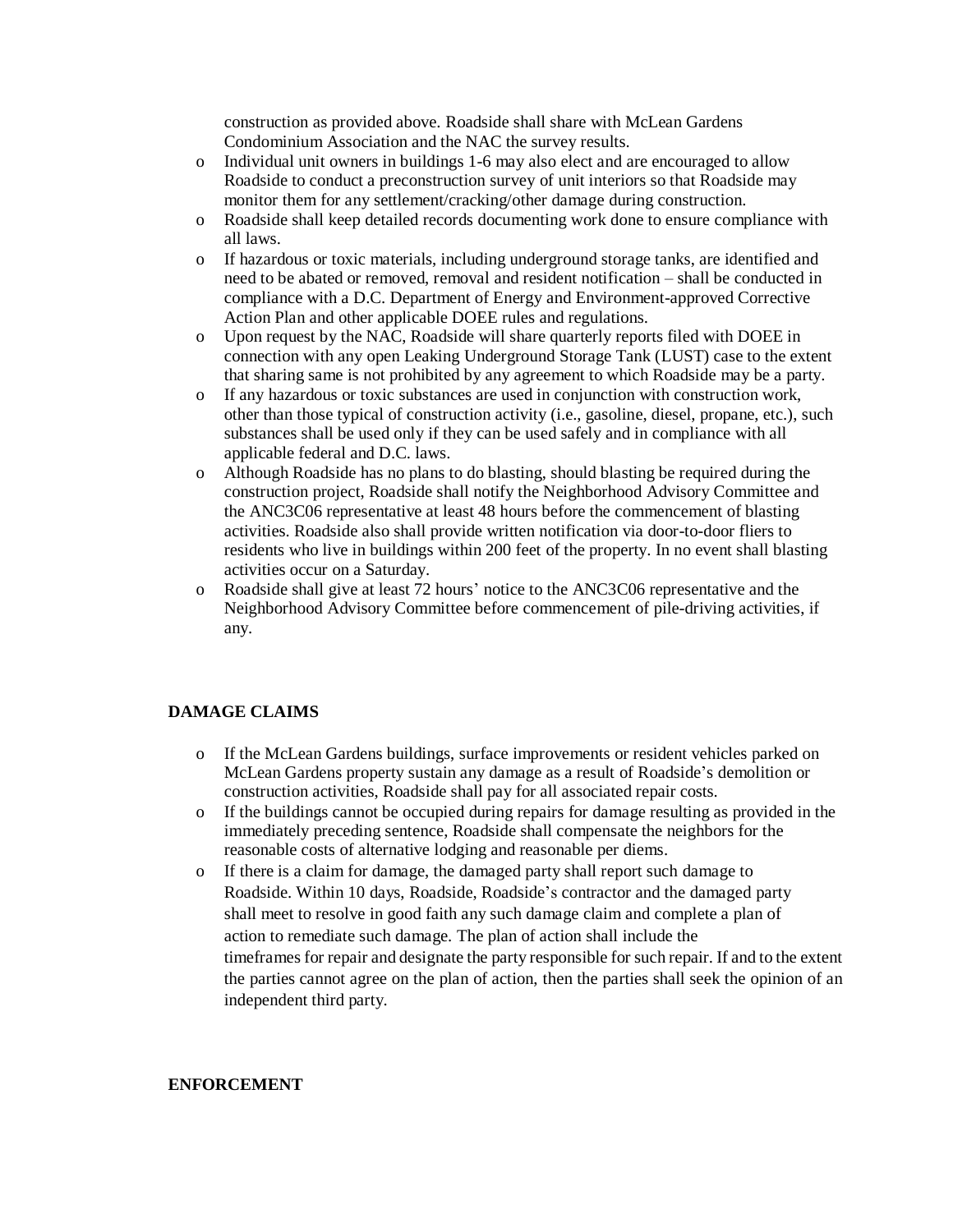## **Complaints**

- o Roadside is committed to the speedy resolution of disputes with neighbors.
- o Complaints will be handled as outlined in the Communication section.
- o Any construction-related complaint that cannot be resolved within one week of the Roadside-designated contact person receiving the complaint shall be referred to the Neighborhood Advisory Committee.
- o The Neighborhood Advisory Committee shall make recommendations to assist with resolution.
- o Roadside shall make known the provisions of this Agreement to all contractor personnel at and around the site.

## **AMENDING THE AGREEMENT**

Any amendment to this Agreement must be in writing signed by all the parties hereto. No action or failure to act by any party hereto shall constitute a waiver of a right or duty afforded them under the Agreement, nor shall such action or failure to act constitute approval of or acquiescence in a breach there under, except as may be specifically agreed in writing.

**Authorization, Non-Assignment**. Each of the Parties to this Agreement represents and warrants to each of the other Parties that the signatory on behalf of each Party is authorized to sign for and bind that party, and that they are the sole holders of the claims alleged herein and have not assigned or transferred the rights to any claim that is the subject of this Agreement.

**Severance of Unenforceable Provisions**. If any provision or part of any provision of this Agreement shall for any reason be held invalid, illegal, or unenforceable in any respect, such invalidity, illegality, or unenforceability shall not affect any other provision of this Agreement and this Agreement shall be construed as if such invalid, illegal, or unenforceable provision or part thereof had never been contained herein, but only to the extent of its invalidity, illegality, or unenforceability.

**Choice of Law**. This Agreement shall be interpreted, construed and enforced according to District of Columbia law, without regard to choice of law principles and venue for any disputes that arise out of or relate to this Agreement will be in the District of Columbia.

**Counterparts, Interpretation**. This Agreement may be executed in counterparts and each counterpart shall be and constitute a part of this Agreement and all counterparts taken together shall constitute the Agreement, and be binding and effective on all Parties. Signature pages may be detached from the counterparts and attached to a single copy of this document to physically form one document. Electronic signatures are accepted as effective under the provisions of the Uniform Electronic Transactions Act.

**Entire Agreement**. This Agreement constitutes the entire agreement and understanding between and among the undersigned Parties concerning the matters set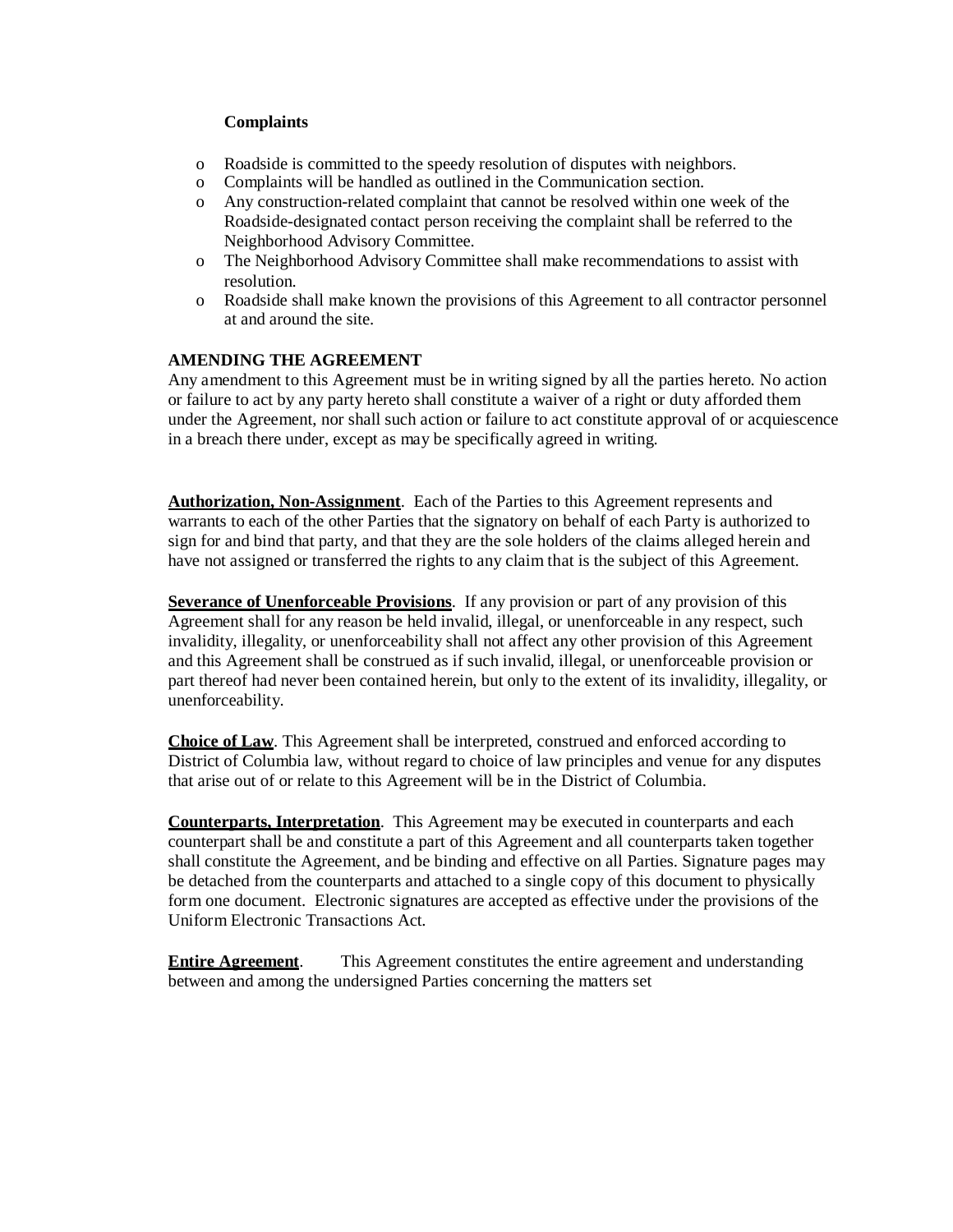forth herein. No other communications (written or oral) or documents shall be construed as a part of or used for interpretation of this Agreement.